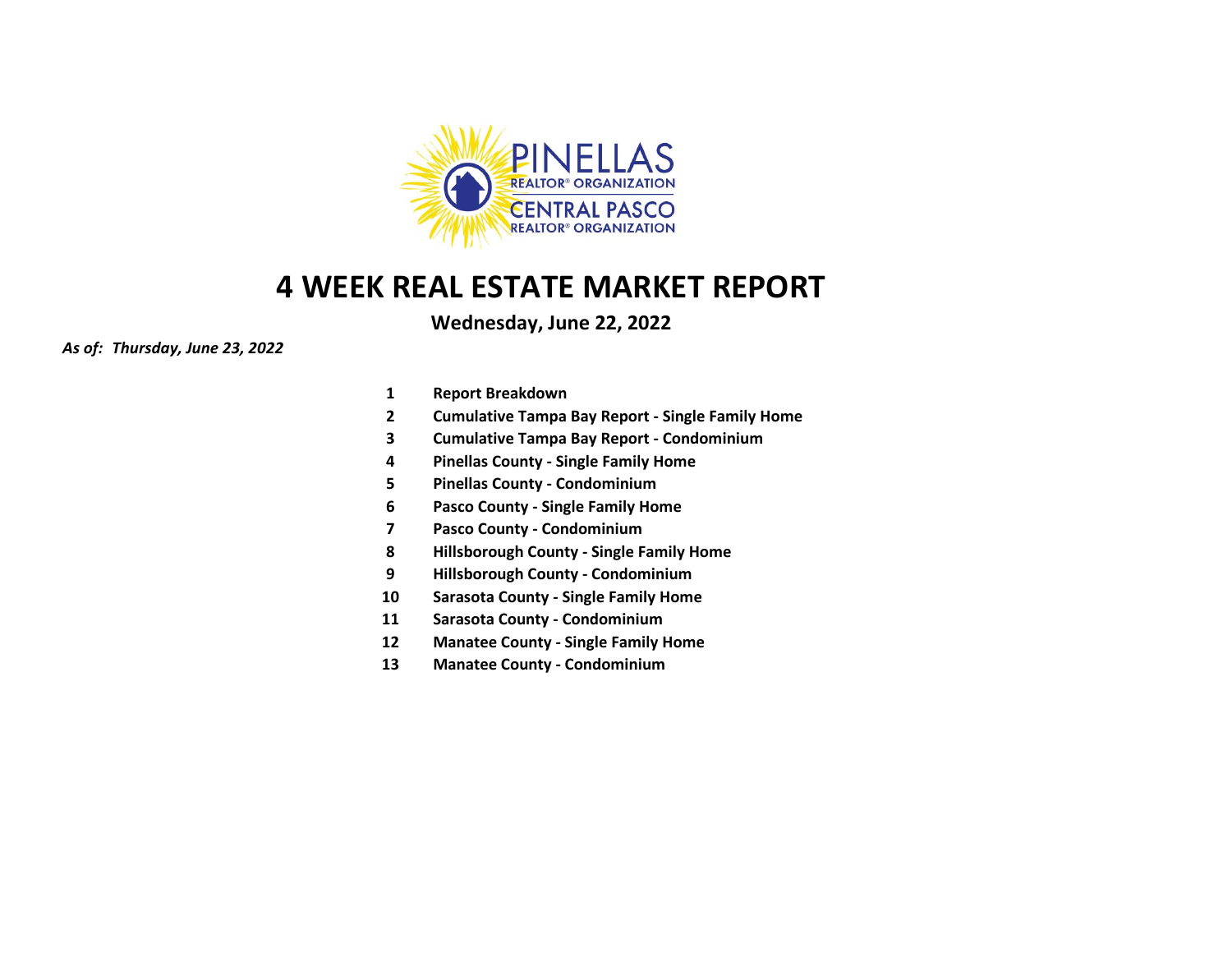

## **4 WEEK REAL ESTATE MARKET REPORT REPORT BREAKDOWN Wednesday, June 22, 2022**

*as of: 6/23/2022*

| Day 1         | Wednesday, June 22, 2022 |                              |
|---------------|--------------------------|------------------------------|
| Day 2         | Tuesday, June 21, 2022   | <b>GRAPH:</b>                |
| Day 3         | Monday, June 20, 2022    | Active - Newly listed during |
| Day 4         | Sunday, June 19, 2022    | Pending - Status changed to  |
| Day 5         | Saturday, June 18, 2022  | Sold - Closed during the dat |
| Day 6         | Friday, June 17, 2022    | Canceled - Canceled during   |
| Day 7         | Thursday, June 16, 2022  | Temp off Market - Status cl  |
| Day 8         | Wednesday, June 15, 2022 | The date ranges are n        |
| Day 9         | Tuesday, June 14, 2022   | Day 1: Wednesda              |
| <b>Day 10</b> | Monday, June 13, 2022    | Day 28: Thursday, I          |
| Day 11        | Sunday, June 12, 2022    |                              |
| <b>Day 12</b> | Saturday, June 11, 2022  | <b>TOTALS:</b>               |
| Day 13        | Friday, June 10, 2022    | 4 Weeks: The summa           |
| Day 14        | Thursday, June 9, 2022   | MAY 22: The total at         |
| <b>Day 15</b> | Wednesday, June 8, 2022  | <b>NOTE: Sold = Total so</b> |
| <b>Day 16</b> | Tuesday, June 7, 2022    |                              |
| <b>Day 17</b> | Monday, June 6, 2022     | <b>Market Changes</b>        |
| <b>Day 18</b> | Sunday, June 5, 2022     | Day 1's New Listings,        |
| <b>Day 19</b> | Saturday, June 4, 2022   | Manatee County - Single Fa   |
| <b>Day 20</b> | Friday, June 3, 2022     | <b>7 Day Sold Comparison</b> |
| <b>Day 21</b> | Thursday, June 2, 2022   | Compares the sold an         |
| <b>Day 22</b> | Wednesday, June 1, 2022  | in the prior year and        |
| <b>Day 23</b> | Tuesday, May 31, 2022    |                              |
| Day 24        | Monday, May 30, 2022     | <b>7 Day Sold Analysis</b>   |
| Day 25        | Sunday, May 29, 2022     | % Changed: The varia         |
| <b>Day 26</b> | Saturday, May 28, 2022   | Prior Year                   |
| Day 27        | Friday, May 27, 2022     | Day 8 - Da                   |
| Day 28        | Thursday, May 26, 2022   |                              |

#### **REPORT BREAKDOWN**

#### **Day 2 GRAPH:**

**Day 3** Active - Newly listed during the date range **Day 4** Pending - Status changed to 'pending' during the date range Sold - Closed during the date range Canceled - Canceled during the date range **Day 7** Temp off Market - Status changed to 'temp' off market' during the date range The date ranges are not cumulative. Day 1: Wednesday, June 22, 2022 Day 28: Thursday, May 26, 2022

#### **Day 12 TOTALS:**

**Day 13** 4 Weeks: The summation of each date range (Day 1 - Day 28) **Day 14** MAY 22: The total at month end **Day 15 NOTE: Sold = Total sold in the month**

#### **Day 17 Market Changes**

Day 1's New Listings, Price Increase, Price Decreases and Back on Market **Day 19** Manatee County - Single Family Home

#### **Day 20 7 Day Sold Comparison**

**Day 21** Compares the sold amount and volume in the last 7 days against the same timeframe **Day 22** in the prior year and days 8 - days 14.

#### **Day 24 7 Day Sold Analysis**

**Day 25** % Changed: The variance in amount and volume between day 1 - day 7 and; Day 8 - Day 14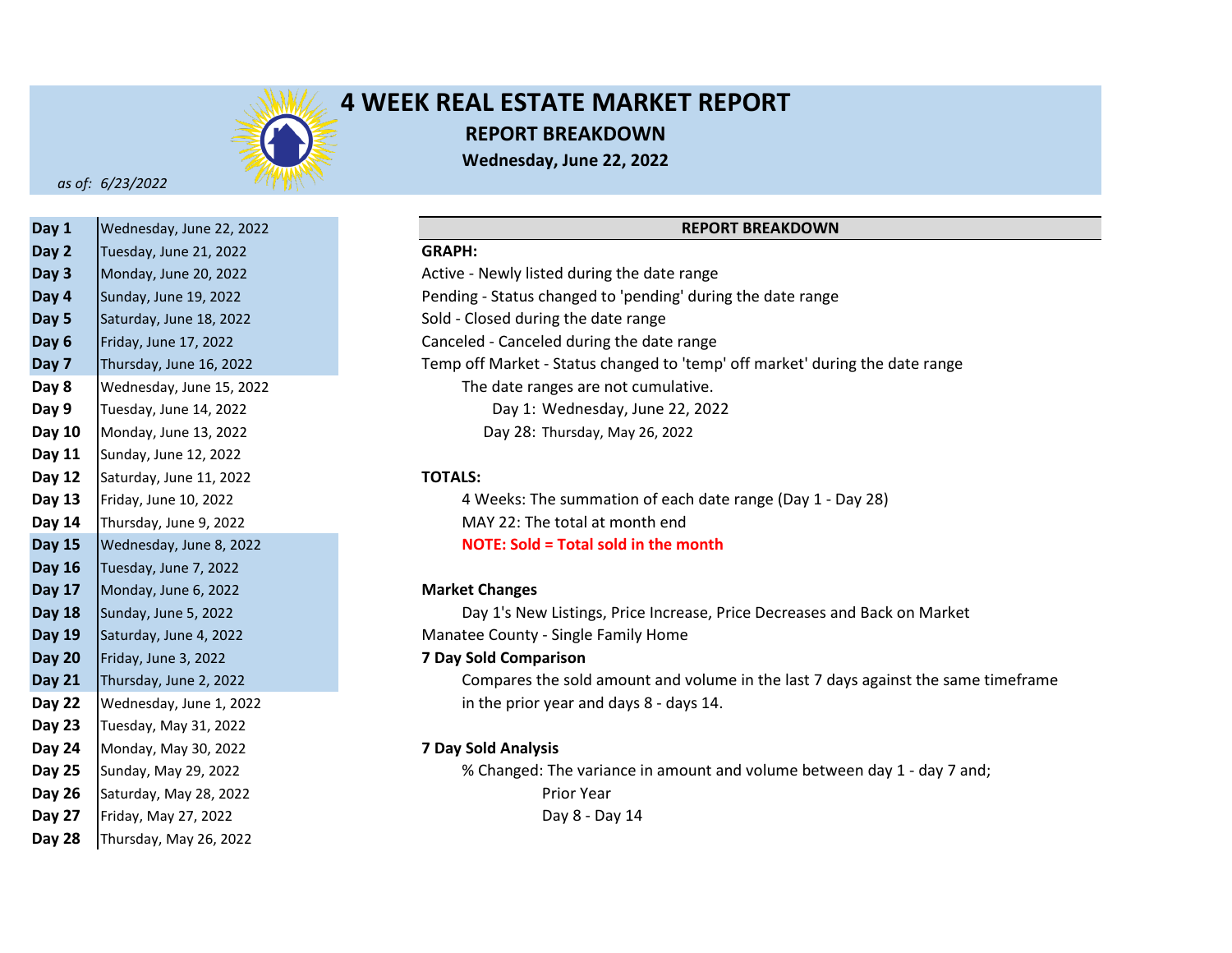

# **4 WEEK REAL ESTATE MARKET REPORT TAMPA BAY - SINGLE FAMILY HOMES**

**Wednesday, June 22, 2022**

*as of: 6/23/2022*



|  |  |  |  | <b>7 Day Sold Comparison</b> |
|--|--|--|--|------------------------------|
|--|--|--|--|------------------------------|

| <b>Closed in last 7 days</b> |             | #   |
|------------------------------|-------------|-----|
| Wednesday, June 22, 2022     | 45,060,076  | 84  |
| Tuesday, June 21, 2022       | 145,392,183 | 221 |
| Monday, June 20, 2022        | 27,869,889  | 52  |
| Sunday, June 19, 2022        |             |     |
| Saturday, June 18, 2022      | 9,226,948   | 18  |
| Friday, June 17, 2022        | 211,020,353 | 366 |
| Thursday, June 16, 2022      | 103,213,408 | 189 |
|                              | 541,782,857 | 930 |

| <b>Closed in last 7 days</b> |             | #   | <b>Closed Prior Year</b> |             | #    | % Changed         |                                         |        |
|------------------------------|-------------|-----|--------------------------|-------------|------|-------------------|-----------------------------------------|--------|
| esday, June 22, 2022         | 45,060,076  | 84  | Tuesday, June 22, 2021   | 92,646,561  | 188  | <b>Prior Year</b> | $-15%$                                  | $-30%$ |
| ay, June 21, 2022            | 145,392,183 | 221 | Monday, June 21, 2021    | 135,949,253 | 279  | 8 - 14 Days       | $-12%$                                  | $-11%$ |
| ay, June 20, 2022            | 27,869,889  | 52  | Sunday, June 20, 2021    | 2,372,531   |      |                   |                                         |        |
| y, June 19, 2022             |             |     | Saturday, June 19, 2021  | 4,538,860   | 12   |                   |                                         |        |
| lay, June 18, 2022           | 9,226,948   | 18  | Friday, June 18, 2021    | 202,403,649 | 421  |                   | PINELLAS                                |        |
| , June 17, 2022              | 211,020,353 | 366 | Thursday, June 17, 2021  | 92,120,783  | 200  |                   | <b>REALTOR® ORGANIZATION</b>            |        |
| day, June 16, 2022           | 103,213,408 | 189 | Wednesday, June 16, 2021 | 107,115,030 | 231  |                   | <b>CENTRAL PASCO</b>                    |        |
|                              | 541.782.857 | 930 |                          | 637.146.667 | 1338 |                   | <b>REALTOR<sup>®</sup> ORGANIZATION</b> |        |



*\*Back on Market can be from these sources - Pending, Temp Off Market,* 

*Cancelled and Expired Listing)*

Prices Decrease Back on Market\*

Price Increase

| % Changed         |         |        |
|-------------------|---------|--------|
| <b>Prior Year</b> | $-1.5%$ | -30%   |
| 8 - 14 Days       | $-12%$  | $-11%$ |

**7 Day Sold Analysis**

24 1% 269 6% 73 11%

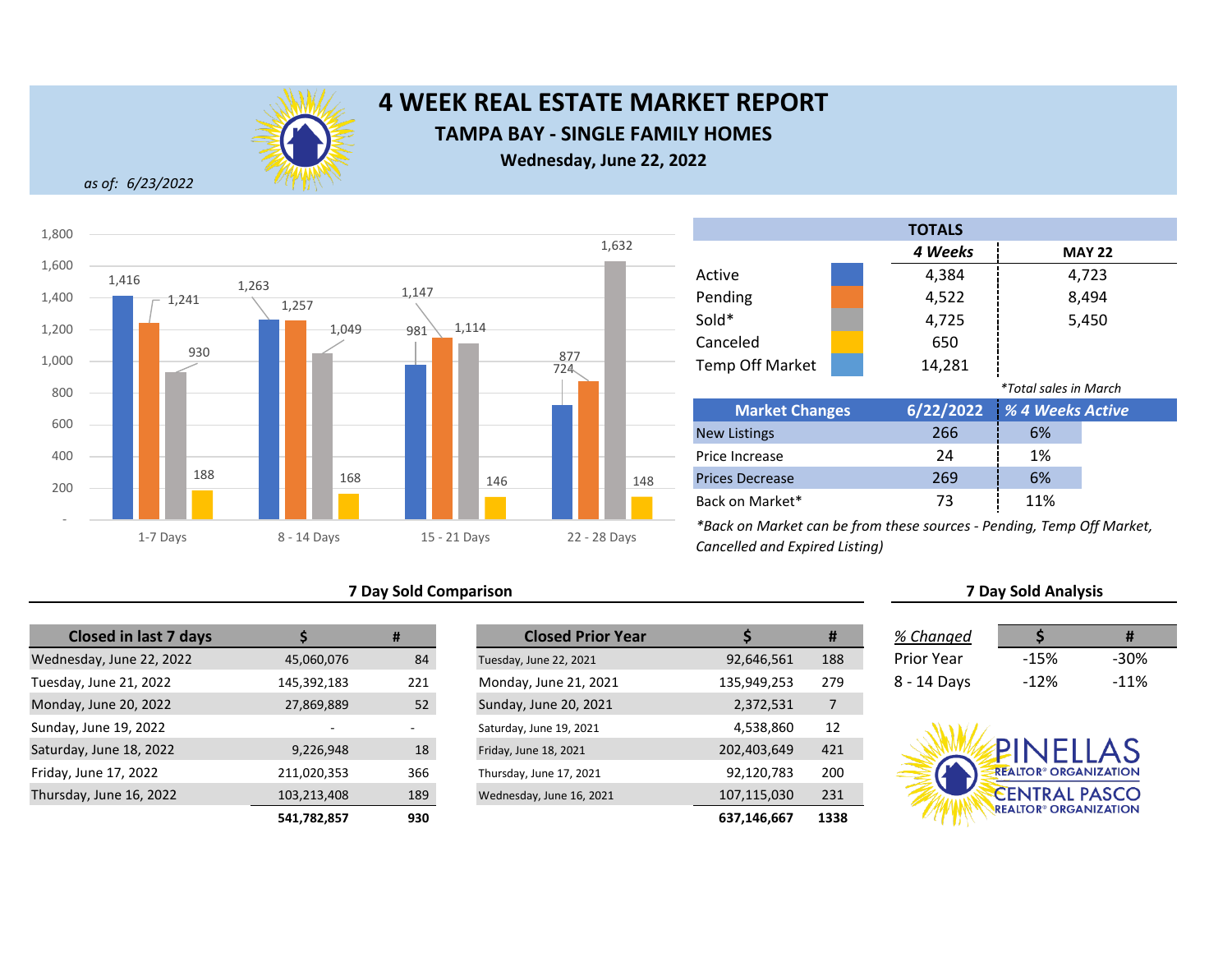

### **TAMPA BAY - CONDOMINIUM**

**Wednesday, June 22, 2022**

*as of: 6/23/2022*



|                        |                       | <b>TOTALS</b> |                              |               |
|------------------------|-----------------------|---------------|------------------------------|---------------|
|                        |                       | 4 Weeks       |                              | <b>MAY 22</b> |
| Active                 |                       | 997           |                              | 1,558         |
| Pending                |                       | 1,083         |                              | 3,029         |
| Sold*                  |                       | 1,172         |                              | 1,978         |
| Canceled               |                       | 167           |                              |               |
| <b>Temp Off Market</b> |                       | 3,419         |                              |               |
|                        |                       |               | <i>*Total sales in March</i> |               |
|                        | <b>Market Changes</b> |               | % 4 Weeks Active             |               |
| <b>New Listings</b>    |                       |               | 7%                           |               |
| Price Increase         |                       |               | 0%                           |               |
| <b>Prices Decrease</b> |                       |               | 4%                           |               |

*\*Back on Market can be from these sources - Pending, Temp Off Market, Cancelled and Expired Listing)*

#### **7 Day Sold Comparison 7 Day Sold Analysis**

| <b>Closed in last 7 days</b> |             | #   | <b>Closed Prior Year</b> |             |
|------------------------------|-------------|-----|--------------------------|-------------|
| Wednesday, June 22, 2022     | 6,457,050   | 17  | Tuesday, June 22, 2021   | 28,293,893  |
| Tuesday, June 21, 2022       | 14,838,400  | 43  | Monday, June 21, 2021    | 20,536,516  |
| Monday, June 20, 2022        | 15,572,200  | 19  | Sunday, June 20, 2021    | 350,000     |
| Sunday, June 19, 2022        | 167,000     |     | Saturday, June 19, 2021  | 331,280     |
| Saturday, June 18, 2022      |             |     | Friday, June 18, 2021    | 48,677,451  |
| Friday, June 17, 2022        | 38,080,077  | 86  | Thursday, June 17, 2021  | 28,942,987  |
| Thursday, June 16, 2022      | 32,703,477  | 67  | Wednesday, June 16, 2021 | 19,902,550  |
|                              | 107.818.204 | 233 |                          | 147.034.677 |

|             | #   | <b>Closed Prior Year</b> |             | #              | % Changed         |                                         | #      |
|-------------|-----|--------------------------|-------------|----------------|-------------------|-----------------------------------------|--------|
| 6,457,050   | 17  | Tuesday, June 22, 2021   | 28,293,893  | 67             | <b>Prior Year</b> | $-27%$                                  | $-41%$ |
| 14,838,400  | 43  | Monday, June 21, 2021    | 20,536,516  | 56             | 8 - 14 Days       | $-1%$                                   | $-28%$ |
| 15,572,200  | 19  | Sunday, June 20, 2021    | 350,000     | $\overline{2}$ |                   |                                         |        |
| 167,000     |     | Saturday, June 19, 2021  | 331,280     | 3              |                   |                                         |        |
|             |     | Friday, June 18, 2021    | 48,677,451  | 128            |                   | PINELLAS                                |        |
| 38,080,077  | 86  | Thursday, June 17, 2021  | 28,942,987  | 75             |                   | <b>REALTOR® ORGANIZATION</b>            |        |
| 32,703,477  | 67  | Wednesday, June 16, 2021 | 19,902,550  | 61             |                   | <b>CENTRAL PASCO</b>                    |        |
| 107,818,204 | 233 |                          | 147,034,677 | 392            |                   | <b>REALTOR<sup>®</sup> ORGANIZATION</b> |        |

Back on Market\*

| % Changed   | S      | Ħ      |
|-------------|--------|--------|
| Prior Year  | $-27%$ | $-41%$ |
| 8 - 14 Days | $-1\%$ | -28%   |



15 9%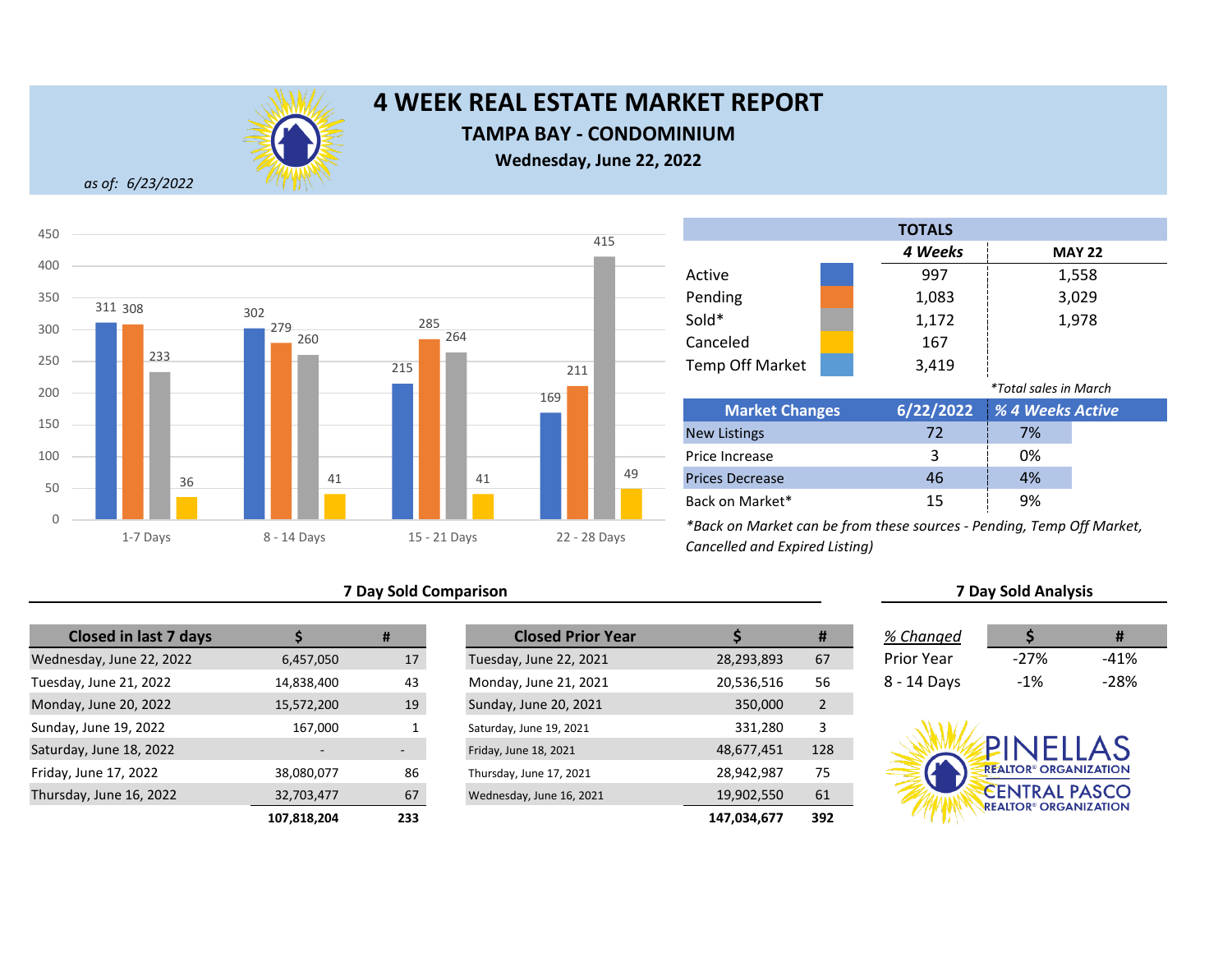

## **4 WEEK REAL ESTATE MARKET REPORT PINELLAS COUNTY - SINGLE FAMILY HOMES Wednesday, June 22, 2022**

*as of: 6/23/2022*



#### **7 Day Sold Comparison**

| <b>Closed in last 7 days</b> |             | #             |
|------------------------------|-------------|---------------|
| Wednesday, June 22, 2022     | 13,195,795  | 26            |
| Tuesday, June 21, 2022       | 35,017,000  | 55            |
| Monday, June 20, 2022        | 8,529,000   | 13            |
| Sunday, June 19, 2022        |             |               |
| Saturday, June 18, 2022      | 1,130,000   | $\mathcal{P}$ |
| Friday, June 17, 2022        | 56,568,311  | 88            |
| Thursday, June 16, 2022      | 14,409,750  | 30            |
|                              | 128.849.856 | 214           |

|             | #              | <b>Closed Prior Year</b> |             | #   | % Changed         |                                         | Ħ      |
|-------------|----------------|--------------------------|-------------|-----|-------------------|-----------------------------------------|--------|
| 13,195,795  | 26             | Tuesday, June 22, 2021   | 20,090,300  | 41  | <b>Prior Year</b> | $-16%$                                  | $-30%$ |
| 35,017,000  | 55             | Monday, June 21, 2021    | 35,701,570  | 71  | 8 - 14 Days       | $-4%$                                   | $-3%$  |
| 8,529,000   | 13             | Sunday, June 20, 2021    | 1,029,551   | 3   |                   |                                         |        |
|             |                | Saturday, June 19, 2021  |             |     |                   |                                         |        |
| 1,130,000   | $\overline{2}$ | Friday, June 18, 2021    | 50,874,982  | 97  |                   | PINFILAS                                |        |
| 56,568,311  | 88             | Thursday, June 17, 2021  | 22,133,300  | 45  |                   | <b>REALTOR® ORGANIZATION</b>            |        |
| 14,409,750  | 30             | Wednesday, June 16, 2021 | 24,386,450  | 47  |                   | <b>CENTRAL PASCO</b>                    |        |
| 128,849,856 | 214            |                          | 154,216,153 | 304 |                   | <b>REALTOR<sup>®</sup> ORGANIZATION</b> |        |

| <b>TOTALS</b>          |  |               |                              |               |  |  |  |  |
|------------------------|--|---------------|------------------------------|---------------|--|--|--|--|
|                        |  | 4 Weeks       |                              | <b>MAY 22</b> |  |  |  |  |
| Active                 |  | 843           |                              | 0,941         |  |  |  |  |
| Pending                |  | 792           |                              | 1,472         |  |  |  |  |
| Sold*                  |  | 1,001         |                              | 1,203         |  |  |  |  |
| Canceled               |  | 143           |                              |               |  |  |  |  |
| <b>Temp Off Market</b> |  | 2,779         |                              |               |  |  |  |  |
|                        |  |               | <i>*Total sales in March</i> |               |  |  |  |  |
| <b>Market Changes</b>  |  | 6/22/2022     | % 4 Weeks Active             |               |  |  |  |  |
| <b>New Listings</b>    |  | 52            | 6%                           |               |  |  |  |  |
| Price Increase         |  | $\mathcal{P}$ | 0%                           |               |  |  |  |  |
| <b>Prices Decrease</b> |  | 38            | 4%                           |               |  |  |  |  |
| Back on Market*        |  | 17            | 12%                          |               |  |  |  |  |

*\*Back on Market can be from these sources - Pending, Temp Off Market, Cancelled and Expired Listing)*

|             |       | Ħ     |
|-------------|-------|-------|
| % Changed   |       |       |
| Prior Year  | -16%  | -30%  |
| 8 - 14 Days | $-4%$ | $-3%$ |

**7 Day Sold Analysis**

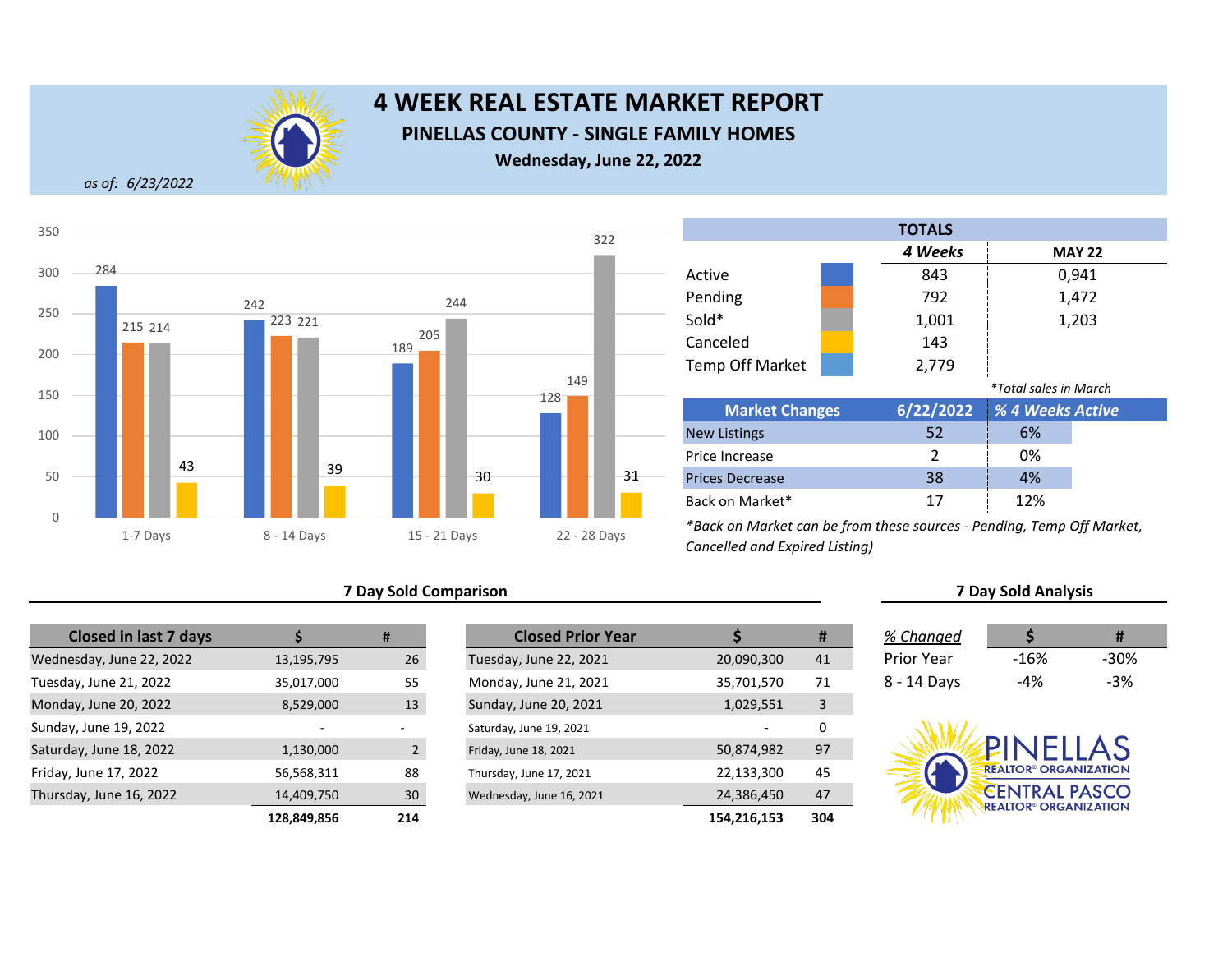

## **4 WEEK REAL ESTATE MARKET REPORT PINELLAS COUNTY - CONDOMINIUM**

**Wednesday, June 22, 2022**

*as of: 6/23/2022*



### **7 Day Sold Comparison 7 Day Sold Analysis**

| <b>Closed in last 7 days</b> |            | #  | <b>Closed Prior Year</b> |            |
|------------------------------|------------|----|--------------------------|------------|
| Wednesday, June 22, 2022     | 2,272,650  | 5  | Tuesday, June 22, 2021   | 9,706,300  |
| Tuesday, June 21, 2022       | 5,830,100  | 18 | Monday, June 21, 2021    | 10,134,016 |
| Monday, June 20, 2022        | 2,218,600  | 5  | Sunday, June 20, 2021    | 350,000    |
| Sunday, June 19, 2022        | 167,000    | 1  | Saturday, June 19, 2021  | 172,000    |
| Saturday, June 18, 2022      |            |    | Friday, June 18, 2021    | 16,708,500 |
| Friday, June 17, 2022        | 16,777,100 | 42 | Thursday, June 17, 2021  | 9,147,425  |
| Thursday, June 16, 2022      | 7,371,390  | 20 | Wednesday, June 16, 2021 | 10,765,250 |
|                              | 34.636.840 | 91 |                          | 56.983.491 |

|            | #  | <b>Closed Prior Year</b> |            | #              | % Changed         |                                         | Ħ      |
|------------|----|--------------------------|------------|----------------|-------------------|-----------------------------------------|--------|
| 2,272,650  | כ  | Tuesday, June 22, 2021   | 9,706,300  | 32             | <b>Prior Year</b> | $-39%$                                  | $-47%$ |
| 5,830,100  | 18 | Monday, June 21, 2021    | 10,134,016 | 27             | 8 - 14 Days       | $-11%$                                  | $-13%$ |
| 2,218,600  | 5  | Sunday, June 20, 2021    | 350,000    | $\overline{2}$ |                   |                                         |        |
| 167,000    |    | Saturday, June 19, 2021  | 172,000    | 2              |                   |                                         |        |
|            |    | Friday, June 18, 2021    | 16,708,500 | 50             |                   | <b>PINFILAS</b>                         |        |
| 16,777,100 | 42 | Thursday, June 17, 2021  | 9,147,425  | 32             |                   | <b>REALTOR® ORGANIZATION</b>            |        |
| 7,371,390  | 20 | Wednesday, June 16, 2021 | 10,765,250 | 27             |                   | <b>CENTRAL PASCO</b>                    |        |
| 34,636,840 | 91 |                          | 56,983,491 | 172            |                   | <b>REALTOR<sup>®</sup> ORGANIZATION</b> |        |

|                        |  | <b>TOTALS</b>  |                              |               |  |
|------------------------|--|----------------|------------------------------|---------------|--|
|                        |  | 4 Weeks        |                              | <b>MAY 22</b> |  |
| Active                 |  | 410            |                              | 0,673         |  |
| Pending                |  | 486            |                              | 1,192         |  |
| Sold*                  |  | 491            |                              | 814           |  |
| Canceled               |  | 80             |                              |               |  |
| <b>Temp Off Market</b> |  | 1,467          |                              |               |  |
|                        |  |                | <i>*Total sales in March</i> |               |  |
| <b>Market Changes</b>  |  | 6/22/2022      | % 4 Weeks Active             |               |  |
| <b>New Listings</b>    |  | 34             | 8%                           |               |  |
| Price Increase         |  | $\mathfrak{p}$ | 0%                           |               |  |
| <b>Prices Decrease</b> |  | 21             | 4%                           |               |  |
| Back on Market*        |  | 7              | 9%                           |               |  |

*\*Back on Market can be from these sources - Pending, Temp Off Market, Cancelled and Expired Listing)*

| % Changed   |        | #      |
|-------------|--------|--------|
| Prior Year  | $-39%$ | -47%   |
| 8 - 14 Days | $-11%$ | $-13%$ |

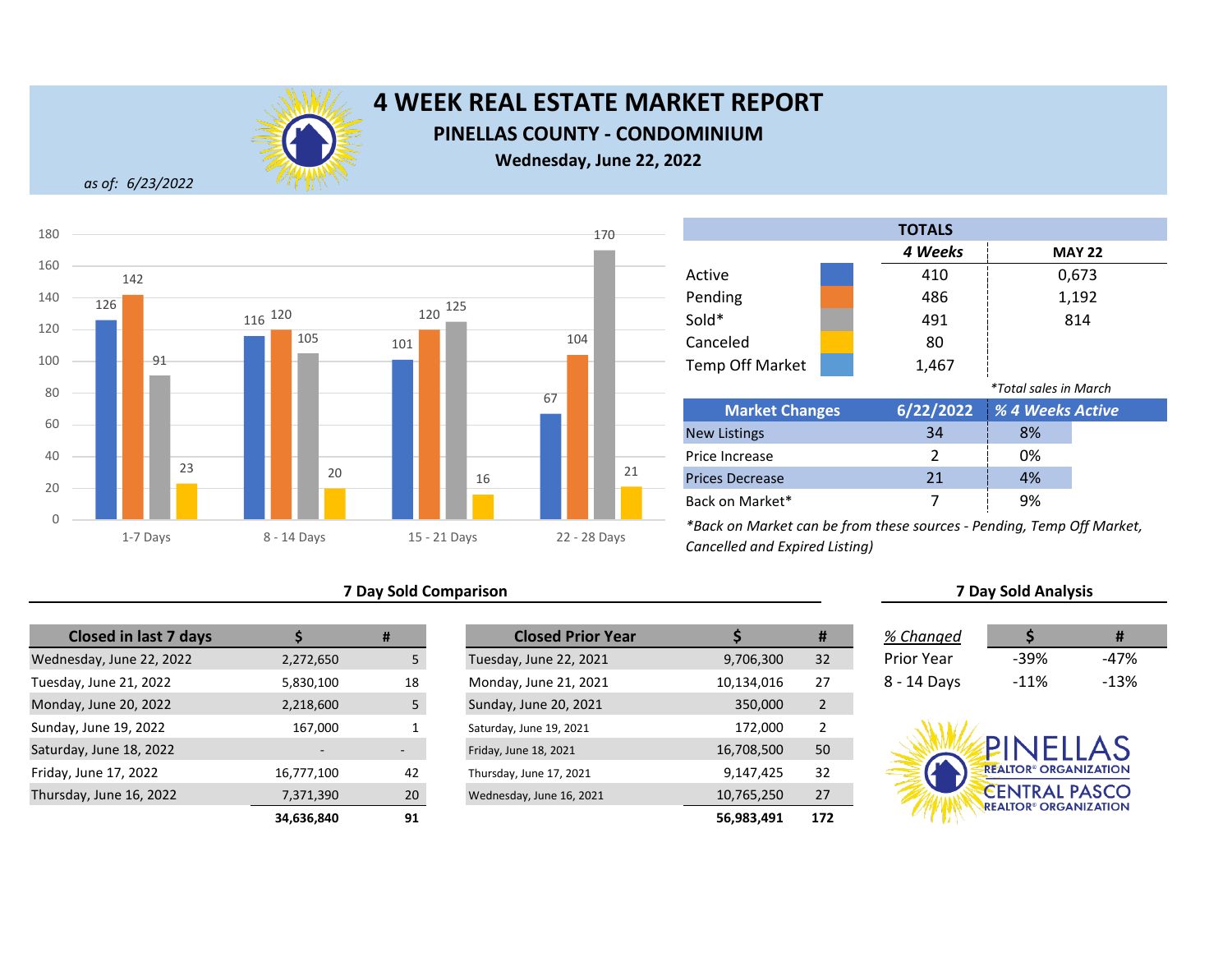

## **4 WEEK REAL ESTATE MARKET REPORT PASCO COUNTY - SINGLE FAMILY HOMES Wednesday, June 22, 2022**

*as of: 6/23/2022*



|                        | <b>TOTALS</b> |                              |               |
|------------------------|---------------|------------------------------|---------------|
|                        | 4 Weeks       |                              | <b>MAY 22</b> |
| Active                 | 810           |                              | 0,752         |
| Pending                | 874           |                              | 1,700         |
| Sold*                  | 938           |                              | 1,115         |
| Canceled               | 123           |                              |               |
| <b>Temp Off Market</b> | 2,745         |                              |               |
|                        |               | <i>*Total sales in March</i> |               |
| <b>Market Changes</b>  | 6/22/2022     | % 4 Weeks Active             |               |
| <b>New Listings</b>    | 47            | 6%                           |               |
| Price Increase         | 9             | 1%                           |               |
| <b>Prices Decrease</b> | 79            | 8%                           |               |
| Back on Market*        | 26            | 21%                          |               |

*\*Back on Market can be from these sources - Pending, Temp Off Market, Cancelled and Expired Listing)*

#### **7 Day Sold Comparison 7 Day Sold Analysis**

| <b>Closed in last 7 days</b> |                          | #                        | <b>Closed Prior Year</b> |            |
|------------------------------|--------------------------|--------------------------|--------------------------|------------|
| Wednesday, June 22, 2022     | 4,756,022                | 12                       | Tuesday, June 22, 2021   | 10,663,201 |
| Tuesday, June 21, 2022       | 22,680,552               | 46                       | Monday, June 21, 2021    | 13,503,067 |
| Monday, June 20, 2022        | 4,726,940                | 11                       | Sunday, June 20, 2021    | 702,980    |
| Sunday, June 19, 2022        | $\overline{\phantom{0}}$ | $\overline{\phantom{a}}$ | Saturday, June 19, 2021  | 2,222,250  |
| Saturday, June 18, 2022      | 3,459,448                | 6                        | Friday, June 18, 2021    | 26,475,382 |
| Friday, June 17, 2022        | 26,908,140               | 68                       | Thursday, June 17, 2021  | 13,829,706 |
| Thursday, June 16, 2022      | 16,722,730               | 36                       | Wednesday, June 16, 2021 | 12,640,225 |
|                              | 79.253.832               | 179                      |                          | 80.036.811 |

|            | #   | <b>Closed Prior Year</b> |            | #              | % Changed         |                                         | #      |
|------------|-----|--------------------------|------------|----------------|-------------------|-----------------------------------------|--------|
| 4,756,022  | 12  | Tuesday, June 22, 2021   | 10,663,201 | 34             | <b>Prior Year</b> | $-1%$                                   | $-26%$ |
| 22,680,552 | 46  | Monday, June 21, 2021    | 13,503,067 | 44             | 8 - 14 Days       | $-7%$                                   | $-11%$ |
| 4,726,940  | 11  | Sunday, June 20, 2021    | 702,980    | $\overline{2}$ |                   |                                         |        |
|            | -   | Saturday, June 19, 2021  | 2,222,250  | 5              |                   |                                         |        |
| 3,459,448  | 6   | Friday, June 18, 2021    | 26,475,382 | 76             |                   | PINELLAS                                |        |
| 26,908,140 | 68  | Thursday, June 17, 2021  | 13,829,706 | 41             |                   | <b>REALTOR® ORGANIZATION</b>            |        |
| 16,722,730 | 36  | Wednesday, June 16, 2021 | 12,640,225 | 39             |                   | <b>CENTRAL PASCO</b>                    |        |
| 79,253,832 | 179 |                          | 80,036,811 | 241            |                   | <b>REALTOR<sup>®</sup> ORGANIZATION</b> |        |

| % Changed   |        | Ħ      |  |
|-------------|--------|--------|--|
| Prior Year  | $-1\%$ | -26%   |  |
| 8 - 14 Days | $-7%$  | $-11%$ |  |

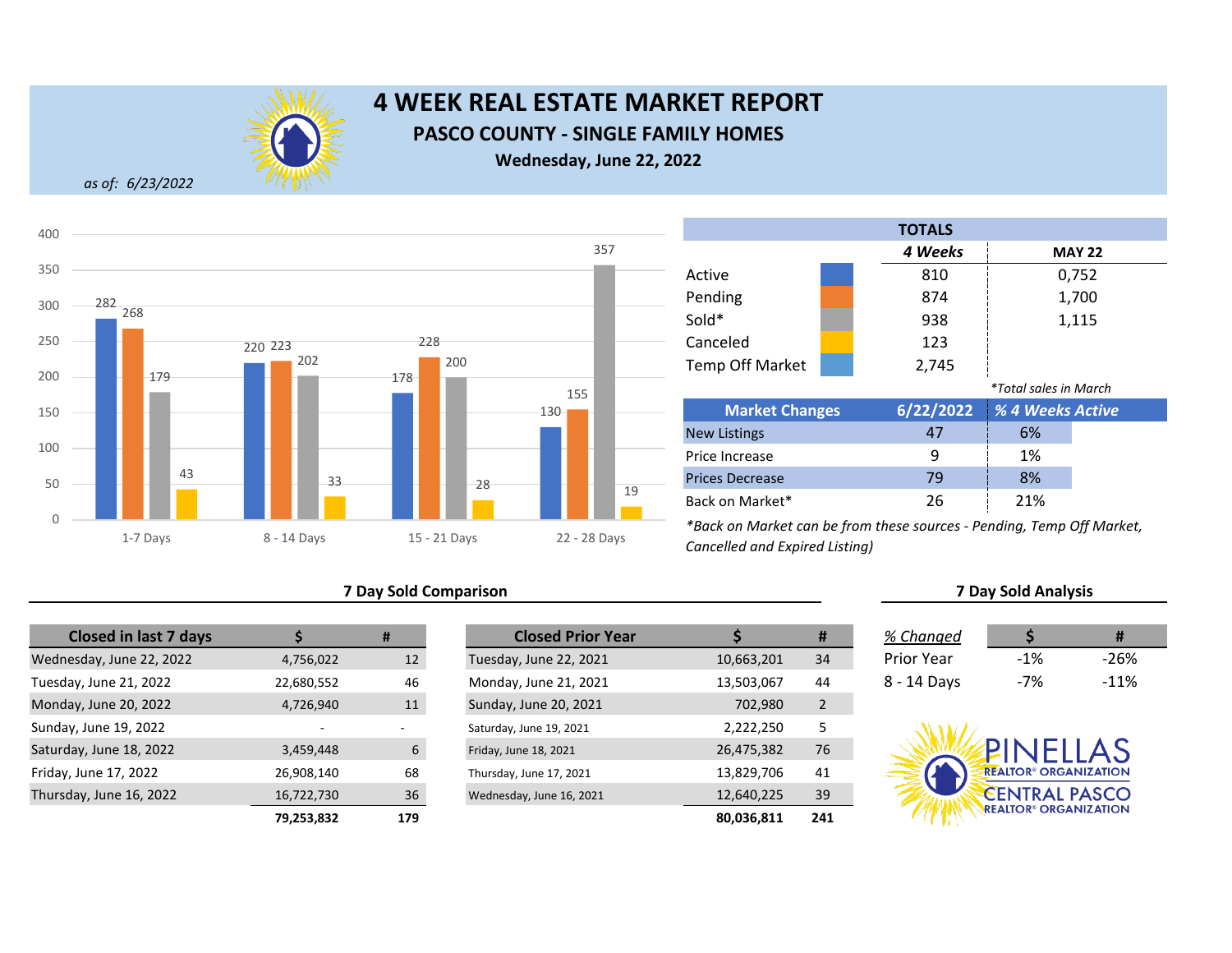

**PASCO COUNTY - CONDOMINIUM**

**Wednesday, June 22, 2022**

*as of: 6/23/2022*



### **7 Day Sold Comparison 7 Day Sold Analysis**

| <b>Closed in last 7 days</b> |           | #                        | <b>Closed Prior Year</b> |  |
|------------------------------|-----------|--------------------------|--------------------------|--|
| Wednesday, June 22, 2022     |           |                          | Tuesday, June 22, 2021   |  |
| Tuesday, June 21, 2022       | 469,000   | 3                        | Monday, June 21, 2021    |  |
| Monday, June 20, 2022        | 75,000    | $\mathbf{1}$             | Sunday, June 20, 2021    |  |
| Sunday, June 19, 2022        | -         | $\overline{\phantom{a}}$ | Saturday, June 19, 2021  |  |
| Saturday, June 18, 2022      |           | -                        | Friday, June 18, 2021    |  |
| Friday, June 17, 2022        | 902,500   | 5                        | Thursday, June 17, 2021  |  |
| Thursday, June 16, 2022      | 617,000   | 5                        | Wednesday, June 16, 2021 |  |
|                              | 2.063.500 | 14                       |                          |  |

|           | #                        | <b>Closed Prior Year</b> |           | #  | % Changed         |                                         | #      |
|-----------|--------------------------|--------------------------|-----------|----|-------------------|-----------------------------------------|--------|
|           |                          | Tuesday, June 22, 2021   | 512,800   | 4  | <b>Prior Year</b> | $-7%$                                   | $-22%$ |
| 469,000   |                          | Monday, June 21, 2021    | 366,000   | 3  | 8 - 14 Days       | 3%                                      | 17%    |
| 75,000    |                          | Sunday, June 20, 2021    |           | 0  |                   |                                         |        |
|           |                          | Saturday, June 19, 2021  |           | 0  |                   |                                         |        |
|           | $\overline{\phantom{a}}$ | Friday, June 18, 2021    | 609,500   | 4  |                   | <b>PINFILAS</b>                         |        |
| 902,500   |                          | Thursday, June 17, 2021  | 467,000   | 4  |                   | <b>REALTOR® ORGANIZATION</b>            |        |
| 617,000   |                          | Wednesday, June 16, 2021 | 275,000   | 3  |                   | <b>CENTRAL PASCO</b>                    |        |
| 2,063,500 | 14                       |                          | 2,230,300 | 18 |                   | <b>REALTOR<sup>®</sup> ORGANIZATION</b> |        |

Back on Market\*

|                        |  | <b>TOTALS</b>            |                              |               |
|------------------------|--|--------------------------|------------------------------|---------------|
|                        |  | 4 Weeks                  |                              | <b>MAY 22</b> |
| Active                 |  | 47                       |                              | 109           |
| Pending                |  | 51                       |                              | 241           |
| Sold*                  |  | 58                       |                              | 173           |
| Canceled               |  | 10                       |                              |               |
| <b>Temp Off Market</b> |  | 166                      |                              |               |
|                        |  |                          | <i>*Total sales in March</i> |               |
| <b>Market Changes</b>  |  | 6/22/2022                | % 4 Weeks Active             |               |
| <b>New Listings</b>    |  | 5                        | 11%                          |               |
| Price Increase         |  | Ω                        | 0%                           |               |
| <b>Prices Decrease</b> |  | $\overline{\mathcal{L}}$ | 3%                           |               |

*\*Back on Market can be from these sources - Pending, Temp Off Market, Cancelled and Expired Listing)*

| hanged |  |
|--------|--|

0 0%

| .          |     |        |
|------------|-----|--------|
| 'rior Year | -7% | $-22%$ |
| - 14 Days  | 3%  | 17%    |

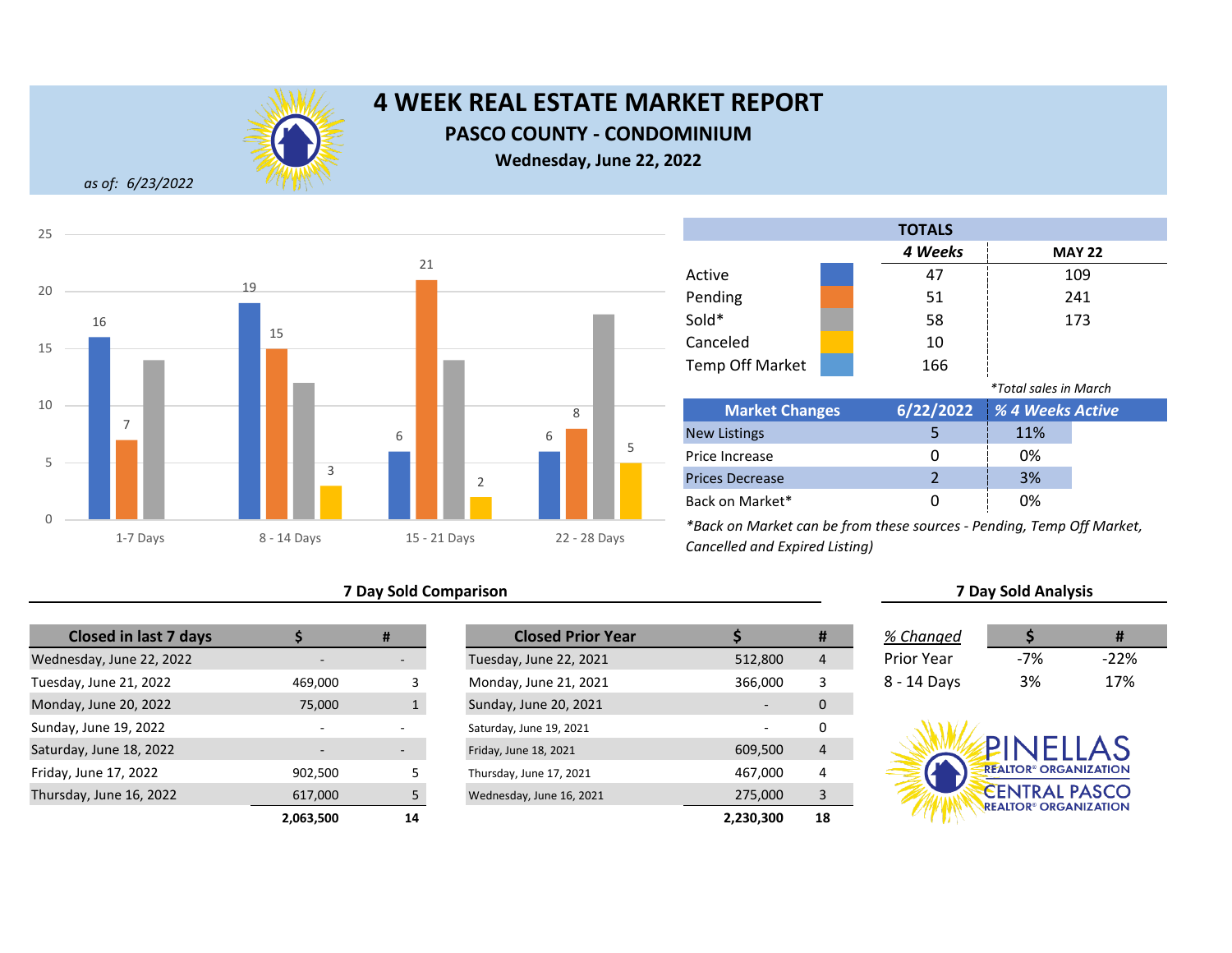

## **4 WEEK REAL ESTATE MARKET REPORT HILLSBOROUGH COUNTY - SINGLE FAMILY HOMES Wednesday, June 22, 2022**

*as of: 6/23/2022*



#### **7 Day Sold Comparison 7 Day Sold Analysis**

| <b>Closed in last 7 days</b> |             | #                        | <b>Closed Prior Year</b> |             |
|------------------------------|-------------|--------------------------|--------------------------|-------------|
| Wednesday, June 22, 2022     | 13,218,000  | 28                       | Tuesday, June 22, 2021   | 25,460,537  |
| Tuesday, June 21, 2022       | 36,775,962  | 66                       | Monday, June 21, 2021    | 40,926,738  |
| Monday, June 20, 2022        | 7,389,980   | 17                       | Sunday, June 20, 2021    | 295,000     |
| Sunday, June 19, 2022        |             | $\overline{\phantom{a}}$ | Saturday, June 19, 2021  | 702,000     |
| Saturday, June 18, 2022      | 2,862,500   | 7                        | Friday, June 18, 2021    | 64,850,583  |
| Friday, June 17, 2022        | 68,885,471  | 122                      | Thursday, June 17, 2021  | 33,699,243  |
| Thursday, June 16, 2022      | 33,113,127  | 67                       | Wednesday, June 16, 2021 | 37,188,376  |
|                              | 162.245.040 | 307                      |                          | 203.122.477 |

|             | #              | <b>Closed Prior Year</b> |             | #            | % Changed   |                                         | #      |
|-------------|----------------|--------------------------|-------------|--------------|-------------|-----------------------------------------|--------|
| 13,218,000  | 28             | Tuesday, June 22, 2021   | 25,460,537  | 59           | Prior Year  | $-20%$                                  | $-32%$ |
| 36,775,962  | 66             | Monday, June 21, 2021    | 40,926,738  | 98           | 8 - 14 Days | $-18%$                                  | $-14%$ |
| 7,389,980   | 17             | Sunday, June 20, 2021    | 295,000     | $\mathbf{1}$ |             |                                         |        |
|             |                | Saturday, June 19, 2021  | 702.000     | 2            |             |                                         |        |
| 2,862,500   | $\overline{7}$ | Friday, June 18, 2021    | 64,850,583  | 147          |             | PINELLAS                                |        |
| 68,885,471  | 122            | Thursday, June 17, 2021  | 33,699,243  | 67           |             | <b>REALTOR® ORGANIZATION</b>            |        |
| 33,113,127  | 67             | Wednesday, June 16, 2021 | 37,188,376  | 80           |             | <b>CENTRAL PASCO</b>                    |        |
| 162,245,040 | 307            |                          | 203,122,477 | 454          |             | <b>REALTOR<sup>®</sup> ORGANIZATION</b> |        |



|    |     | 6/22/2022 % 4 Weeks Active |
|----|-----|----------------------------|
| 96 | 7%  |                            |
|    | 0%  |                            |
| 91 | 6%  |                            |
| 21 | 10% |                            |
|    |     |                            |

*\*Back on Market can be from these sources - Pending, Temp Off Market, Cancelled and Expired Listing)*

| % Changed         |        | Ħ      |
|-------------------|--------|--------|
| <b>Prior Year</b> | $-20%$ | $-32%$ |
| 8 - 14 Days       | $-18%$ | $-14%$ |

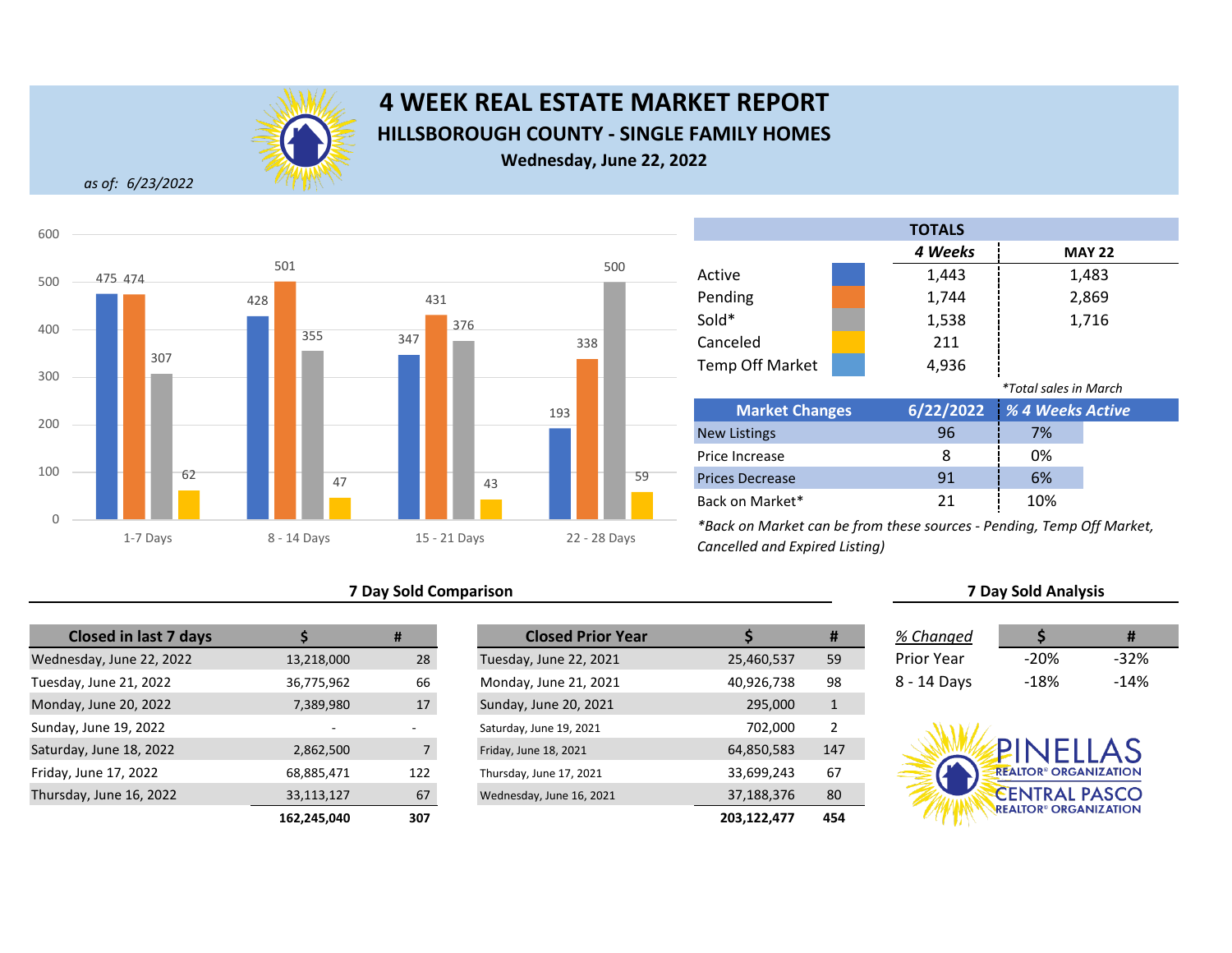

## **4 WEEK REAL ESTATE MARKET REPORT HILLSBOROUGH COUNTY - CONDOMINIUM**

**Wednesday, June 22, 2022**

*as of: 6/23/2022*



| 7 Day Sold Comparison | <b>7 Day Sold Analysis</b> |
|-----------------------|----------------------------|
|                       |                            |

| <b>Closed in last 7 days</b> |            | #  | <b>Closed Prior Year</b> |  |
|------------------------------|------------|----|--------------------------|--|
| Wednesday, June 22, 2022     | 1,568,900  |    | Tuesday, June 22, 2021   |  |
| Tuesday, June 21, 2022       | 3,542,000  | 11 | Monday, June 21, 2021    |  |
| Monday, June 20, 2022        | 7,245,800  | 3  | Sunday, June 20, 2021    |  |
| Sunday, June 19, 2022        | ٠          |    | Saturday, June 19, 2021  |  |
| Saturday, June 18, 2022      |            | -  | Friday, June 18, 2021    |  |
| Friday, June 17, 2022        | 5,567,777  | 17 | Thursday, June 17, 2021  |  |
| Thursday, June 16, 2022      | 12,968,697 | 21 | Wednesday, June 16, 2021 |  |
|                              | 30,893,174 | 59 |                          |  |

|                          | #                        | <b>Closed Prior Year</b> |            | #  | % Changed         |                                         |        |
|--------------------------|--------------------------|--------------------------|------------|----|-------------------|-----------------------------------------|--------|
| 1,568,900                |                          | Tuesday, June 22, 2021   | 5,564,300  | 10 | <b>Prior Year</b> | 47%                                     | $-21%$ |
| 3,542,000                | 11                       | Monday, June 21, 2021    | 3,376,400  | 11 | 8 - 14 Days       | 70%                                     | $-44%$ |
| 7,245,800                | $\overline{3}$           | Sunday, June 20, 2021    |            | 0  |                   |                                         |        |
| $\overline{\phantom{0}}$ |                          | Saturday, June 19, 2021  | 159,280    | 1  |                   |                                         |        |
|                          | $\overline{\phantom{a}}$ | Friday, June 18, 2021    | 6,564,600  | 28 |                   | PINFIIAS                                |        |
| 5,567,777                | 17                       | Thursday, June 17, 2021  | 2,732,400  | 10 |                   | <b>REALTOR® ORGANIZATION</b>            |        |
| 12,968,697               | 21                       | Wednesday, June 16, 2021 | 2,582,300  | 15 |                   | <b>CENTRAL PASCO</b>                    |        |
| 30,893,174               | 59                       |                          | 20,979,280 | 75 |                   | <b>REALTOR<sup>®</sup> ORGANIZATION</b> |        |

|                        | <b>TOTALS</b> |                              |               |
|------------------------|---------------|------------------------------|---------------|
|                        | 4 Weeks       |                              | <b>MAY 22</b> |
| Active                 | 201           |                              | 286           |
| Pending                | 215           |                              | 645           |
| Sold*                  | 198           |                              | 543           |
| Canceled               | 25            |                              |               |
| <b>Temp Off Market</b> | 639           |                              |               |
|                        |               | <i>*Total sales in March</i> |               |
| <b>Market Changes</b>  | 6/22/2022     | % 4 Weeks Active             |               |
| <b>New Listings</b>    | 14            | 7%                           |               |
|                        |               |                              |               |

| 0%<br>Price Increase<br>7%<br>13<br>Prices Decrease<br>20%<br>Back on Market* | <b>New Listings</b> | 14 | 7% |
|-------------------------------------------------------------------------------|---------------------|----|----|
|                                                                               |                     |    |    |
|                                                                               |                     |    |    |
|                                                                               |                     |    |    |

*\*Back on Market can be from these sources - Pending, Temp Off Market, Cancelled and Expired Listing)*

| Changed  |     |        |
|----------|-----|--------|
| ior Year | 47% | $-21%$ |

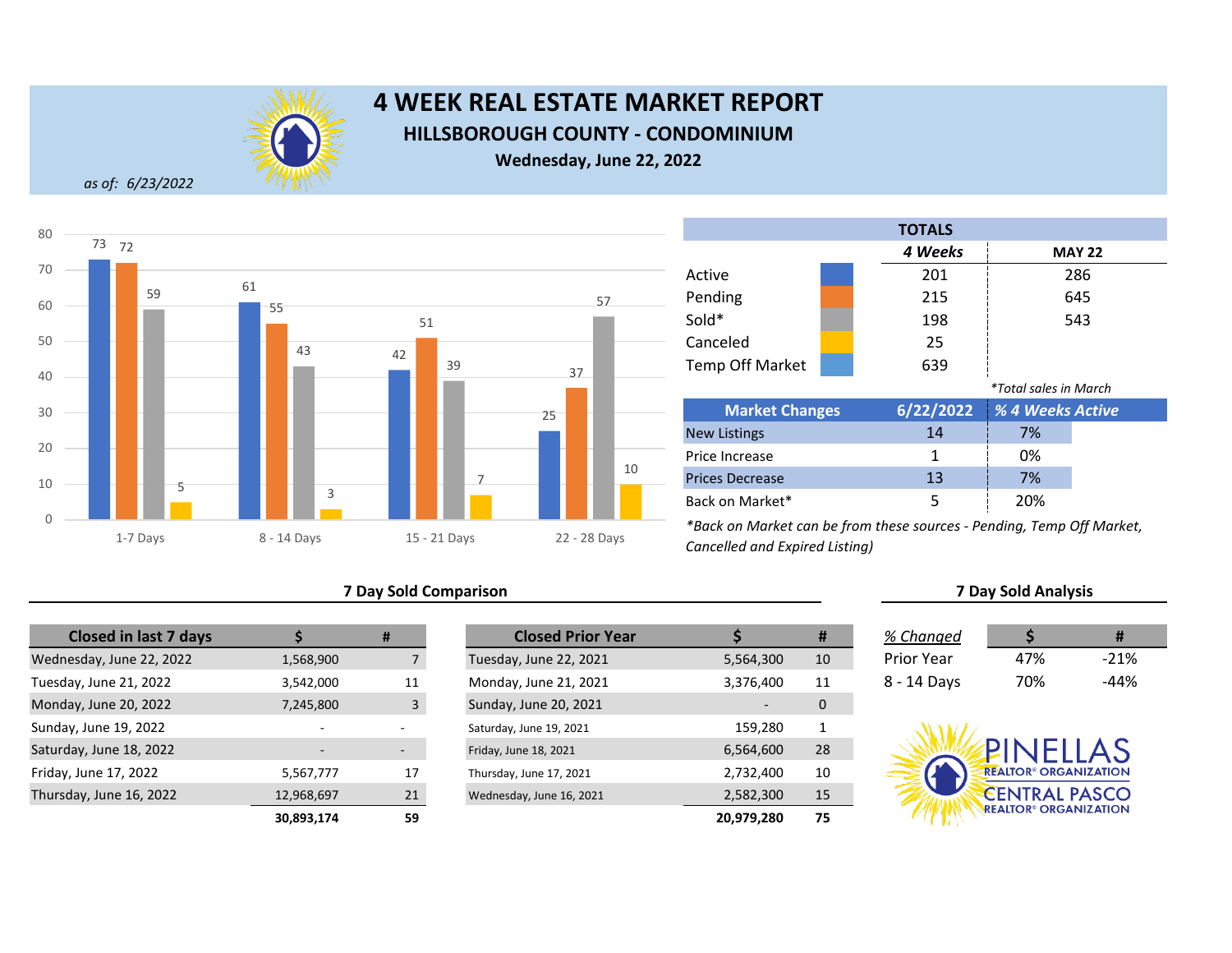

## **4 WEEK REAL ESTATE MARKET REPORT SARASOTA COUNTY - SINGLE FAMILY HOMES Wednesday, June 22, 2022**

*as of: 6/23/2022*



#### **7 Day Sold Comparison 7 Day Sold Analysis**

| <b>Closed in last 7 days</b> |             | #            | <b>Closed Prior Year</b> |             |
|------------------------------|-------------|--------------|--------------------------|-------------|
| Wednesday, June 22, 2022     | 12,042,259  | 15           | Tuesday, June 22, 2021   | 14,896,403  |
| Tuesday, June 21, 2022       | 36,288,519  | 32           | Monday, June 21, 2021    | 31,697,213  |
| Monday, June 20, 2022        | 4,972,469   | 8            | Sunday, June 20, 2021    | 345,000     |
| Sunday, June 19, 2022        |             |              | Saturday, June 19, 2021  | 1,105,000   |
| Saturday, June 18, 2022      | 782,000     | $\mathbf{1}$ | Friday, June 18, 2021    | 33,629,207  |
| Friday, June 17, 2022        | 29,890,271  | 49           | Thursday, June 17, 2021  | 13,146,555  |
| Thursday, June 16, 2022      | 24,605,584  | 32           | Wednesday, June 16, 2021 | 17,860,879  |
|                              | 108.581.102 | 137          |                          | 112,680,257 |

|             | #   | <b>Closed Prior Year</b> |             | #            | % Changed         |                                         | #      |
|-------------|-----|--------------------------|-------------|--------------|-------------------|-----------------------------------------|--------|
| 12,042,259  | 15  | Tuesday, June 22, 2021   | 14,896,403  | 25           | <b>Prior Year</b> | $-4%$                                   | $-28%$ |
| 36,288,519  | 32  | Monday, June 21, 2021    | 31,697,213  | 38           | 8 - 14 Days       | $-11%$                                  | $-13%$ |
| 4,972,469   | 8   | Sunday, June 20, 2021    | 345,000     | $\mathbf{1}$ |                   |                                         |        |
|             |     | Saturday, June 19, 2021  | 1,105,000   | 3            |                   |                                         |        |
| 782,000     |     | Friday, June 18, 2021    | 33,629,207  | 61           |                   | PINELLAS                                |        |
| 29,890,271  | 49  | Thursday, June 17, 2021  | 13,146,555  | 27           |                   | <b>REALTOR® ORGANIZATION</b>            |        |
| 24,605,584  | 32  | Wednesday, June 16, 2021 | 17,860,879  | 36           |                   | <b>CENTRAL PASCO</b>                    |        |
| 108,581,102 | 137 |                          | 112,680,257 | 191          |                   | <b>REALTOR<sup>®</sup> ORGANIZATION</b> |        |

Back on Market\*

|                        |  | <b>TOTALS</b> |                              |               |
|------------------------|--|---------------|------------------------------|---------------|
|                        |  | 4 Weeks       |                              | <b>MAY 22</b> |
| Active                 |  | 678           |                              | 0,867         |
| Pending                |  | 601           |                              | 1,379         |
| Sold*                  |  | 714           |                              | 444           |
| Canceled               |  | 101           |                              |               |
| <b>Temp Off Market</b> |  | 2,094         |                              |               |
|                        |  |               | <i>*Total sales in March</i> |               |
| <b>Market Changes</b>  |  | 6/22/2022     | % 4 Weeks Active             |               |
| <b>New Listings</b>    |  | 40            | 6%                           |               |
| Price Increase         |  | 5             | 1%                           |               |
| <b>Prices Decrease</b> |  | 31            | 4%                           |               |

*\*Back on Market can be from these sources - Pending, Temp Off Market, Cancelled and Expired Listing)*

| % Changed         |        | Ħ      |
|-------------------|--------|--------|
| <b>Prior Year</b> | $-4%$  | -28%   |
| 8 - 14 Days       | $-11%$ | $-13%$ |

4 4%

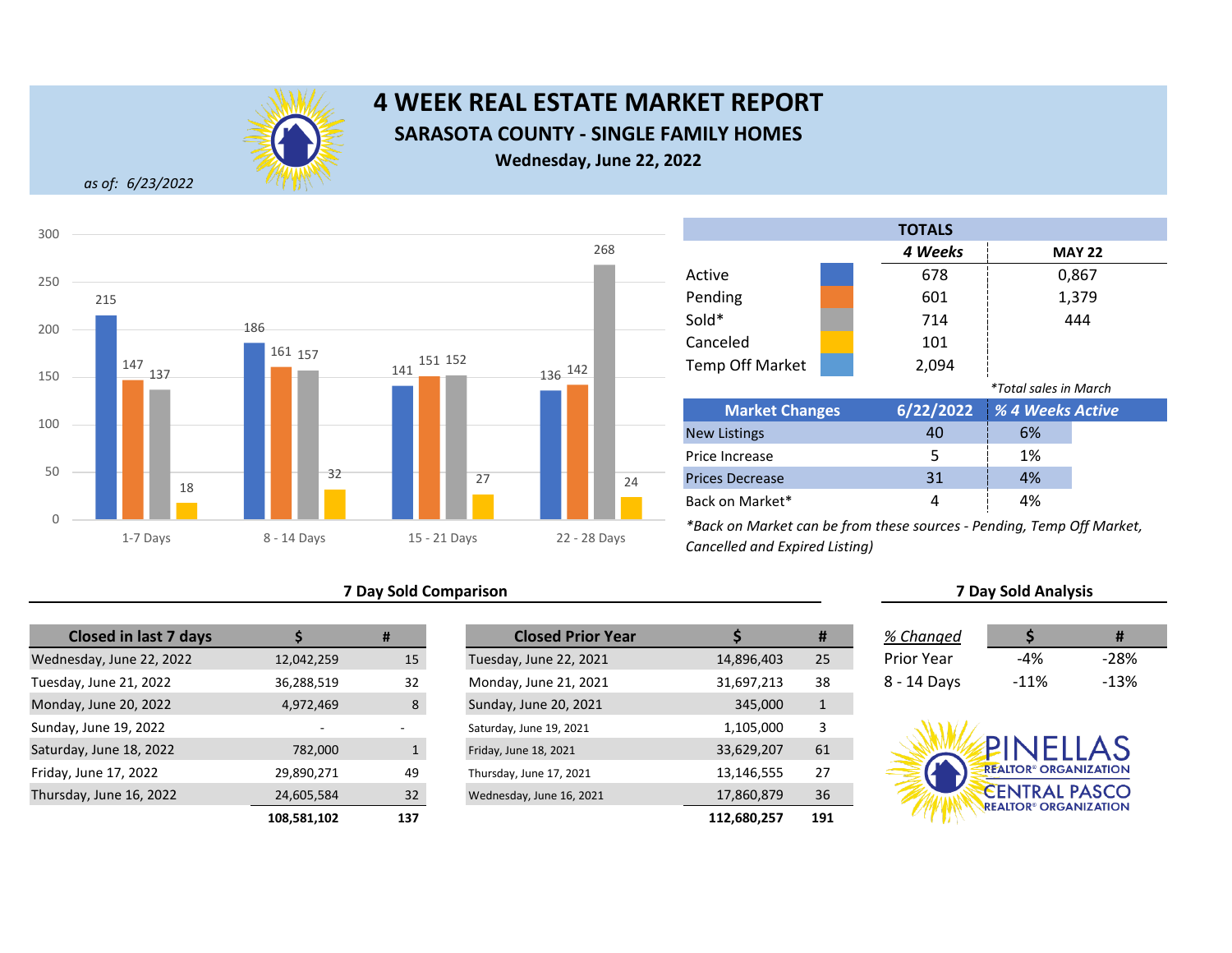

## **4 WEEK REAL ESTATE MARKET REPORT SARASOTA COUNTY -CONDOMINIUM**

**Wednesday, June 22, 2022**

*as of: 6/23/2022*



### **7 Day Sold Comparison 7 Day Sold Analysis**

| <b>Closed in last 7 days</b> |                          | #                        | <b>Closed Prior Year</b> |            |
|------------------------------|--------------------------|--------------------------|--------------------------|------------|
| Wednesday, June 22, 2022     | 2,145,000                | 3                        | Tuesday, June 22, 2021   | 10,737,250 |
| Tuesday, June 21, 2022       | 2,151,500                | 4                        | Monday, June 21, 2021    | 5,018,100  |
| Monday, June 20, 2022        | 5,111,800                | $\overline{7}$           | Sunday, June 20, 2021    |            |
| Sunday, June 19, 2022        | $\overline{a}$           |                          | Saturday, June 19, 2021  |            |
| Saturday, June 18, 2022      | $\overline{\phantom{0}}$ | $\overline{\phantom{0}}$ | Friday, June 18, 2021    | 21,062,551 |
| Friday, June 17, 2022        | 8,079,800                | 12                       | Thursday, June 17, 2021  | 10,689,800 |
| Thursday, June 16, 2022      | 9,335,390                | 13                       | Wednesday, June 16, 2021 | 5,581,000  |
|                              | 26,823,490               | 39                       |                          | 53,088,701 |

|            | #                        | <b>Closed Prior Year</b> |            | #  | % Changed   |                                         | #      |
|------------|--------------------------|--------------------------|------------|----|-------------|-----------------------------------------|--------|
| 2,145,000  |                          | Tuesday, June 22, 2021   | 10,737,250 | 15 | Prior Year  | -49%                                    | $-54%$ |
| 2,151,500  | 4                        | Monday, June 21, 2021    | 5,018,100  | 11 | 8 - 14 Days | $-14%$                                  | $-17%$ |
| 5,111,800  |                          | Sunday, June 20, 2021    |            | 0  |             |                                         |        |
|            |                          | Saturday, June 19, 2021  |            | 0  |             |                                         |        |
|            | $\overline{\phantom{a}}$ | Friday, June 18, 2021    | 21,062,551 | 30 |             | PINFIIAS                                |        |
| 8,079,800  | 12                       | Thursday, June 17, 2021  | 10,689,800 | 15 |             | <b>REALTOR® ORGANIZATION</b>            |        |
| 9,335,390  | 13                       | Wednesday, June 16, 2021 | 5,581,000  | 13 |             | <b>CENTRAL PASCO</b>                    |        |
| 26,823,490 | 39                       |                          | 53,088,701 | 84 |             | <b>REALTOR<sup>®</sup> ORGANIZATION</b> |        |

Prices Decrease Back on Market\*

| <b>TOTALS</b>                |  |           |                  |               |  |
|------------------------------|--|-----------|------------------|---------------|--|
|                              |  | 4 Weeks   |                  | <b>MAY 22</b> |  |
| Active                       |  | 222       |                  | 0,305         |  |
| Pending                      |  | 209       |                  | 605           |  |
| Sold*                        |  | 255       |                  | 173           |  |
| Canceled                     |  | 33        |                  |               |  |
| <b>Temp Off Market</b>       |  | 719       |                  |               |  |
| <i>*Total sales in March</i> |  |           |                  |               |  |
| <b>Market Changes</b>        |  | 6/22/2022 | % 4 Weeks Active |               |  |
| <b>New Listings</b>          |  | 8         | 4%               |               |  |
| Price Increase               |  | O         | 0%               |               |  |

*\*Back on Market can be from these sources - Pending, Temp Off Market, Cancelled and Expired Listing)*

| % Changed   |        | #      |
|-------------|--------|--------|
| Prior Year  | -49%   | -54%   |
| 8 - 14 Days | $-14%$ | $-17%$ |

6 2% 2 6%

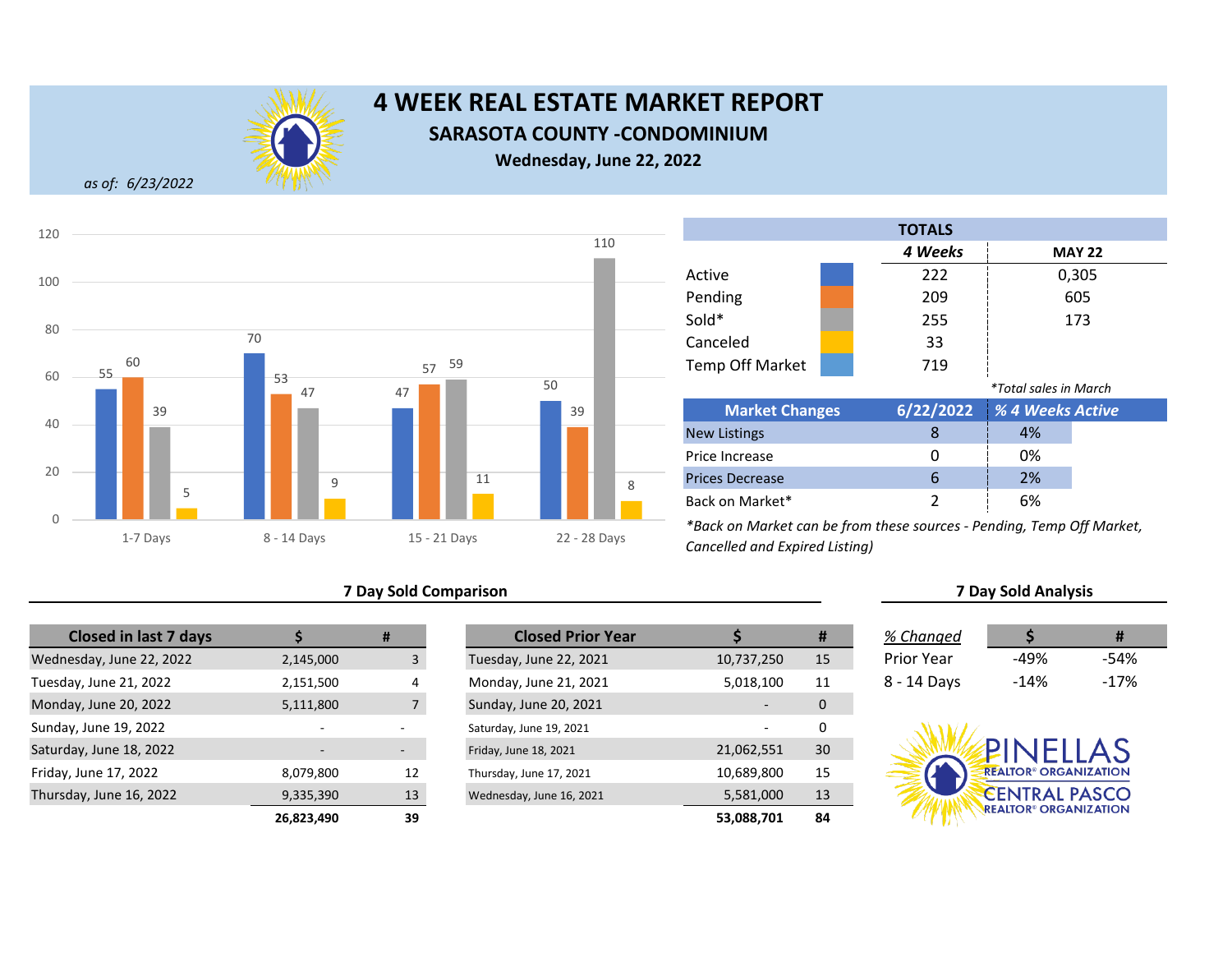

## **4 WEEK REAL ESTATE MARKET REPORT MANATEE COUNTY - SINGLE FAMILY HOMES Wednesday, June 22, 2022**

*as of: 6/23/2022*



### **7 Day Sold Comparison 7 Day Sold Analysis**

| <b>Closed in last 7 days</b> |            | #              | <b>Closed Prior Year</b> |            |
|------------------------------|------------|----------------|--------------------------|------------|
| Wednesday, June 22, 2022     | 1,848,000  | 3              | Tuesday, June 22, 2021   | 21,536,120 |
| Tuesday, June 21, 2022       | 14,630,150 | 22             | Monday, June 21, 2021    | 14,120,665 |
| Monday, June 20, 2022        | 2,251,500  | 3              | Sunday, June 20, 2021    |            |
| Sunday, June 19, 2022        |            |                | Saturday, June 19, 2021  | 509,610    |
| Saturday, June 18, 2022      | 993,000    | $\overline{2}$ | Friday, June 18, 2021    | 26,573,495 |
| Friday, June 17, 2022        | 28,768,160 | 39             | Thursday, June 17, 2021  | 9,311,979  |
| Thursday, June 16, 2022      | 14,362,217 | 24             | Wednesday, June 16, 2021 | 15,039,100 |
|                              | 62,853,027 | 93             |                          | 87,090,969 |

|            | #             | <b>Closed Prior Year</b> |            | #   | % Changed         |                                         | #      |
|------------|---------------|--------------------------|------------|-----|-------------------|-----------------------------------------|--------|
| 1,848,000  |               | Tuesday, June 22, 2021   | 21,536,120 | 29  | <b>Prior Year</b> | $-28%$                                  | $-37%$ |
| 14,630,150 | 22            | Monday, June 21, 2021    | 14,120,665 | 28  | 8 - 14 Days       | $-19%$                                  | $-18%$ |
| 2,251,500  | 3             | Sunday, June 20, 2021    |            | 0   |                   |                                         |        |
|            |               | Saturday, June 19, 2021  | 509,610    | 2   |                   |                                         |        |
| 993,000    | $\mathcal{P}$ | Friday, June 18, 2021    | 26,573,495 | 40  |                   | PINELLAS                                |        |
| 28,768,160 | 39            | Thursday, June 17, 2021  | 9,311,979  | 20  |                   | <b>REALTOR<sup>®</sup> ORGANIZATION</b> |        |
| 14,362,217 | 24            | Wednesday, June 16, 2021 | 15,039,100 | 29  |                   | <b>CENTRAL PASCO</b>                    |        |
| 62,853,027 | 93            |                          | 87,090,969 | 148 |                   | <b>REALTOR<sup>®</sup> ORGANIZATION</b> |        |

|                        |  | <b>TOTALS</b> |                              |               |  |
|------------------------|--|---------------|------------------------------|---------------|--|
|                        |  | 4 Weeks       |                              | <b>MAY 22</b> |  |
| Active                 |  | 610           |                              | 0,680         |  |
| Pending                |  | 511           |                              | 1,074         |  |
| Sold*                  |  | 534           |                              | 0,972         |  |
| Canceled               |  | 72            |                              |               |  |
| <b>Temp Off Market</b> |  | 1,727         |                              |               |  |
|                        |  |               | <i>*Total sales in March</i> |               |  |
| <b>Market Changes</b>  |  | 6/22/2022     | % 4 Weeks Active             |               |  |
| <b>New Listings</b>    |  | 31            | 5%                           |               |  |
| Price Increase         |  | 0             | 0%                           |               |  |
| <b>Prices Decrease</b> |  | 30            | 6%                           |               |  |
| Back on Market*        |  | 5             | 7%                           |               |  |

*\*Back on Market can be from these sources - Pending, Temp Off Market, Cancelled and Expired Listing)*

| % Changed   | S    | #      |
|-------------|------|--------|
| Prior Year  | -28% | $-37%$ |
| 3 - 14 Days | -19% | -18%   |